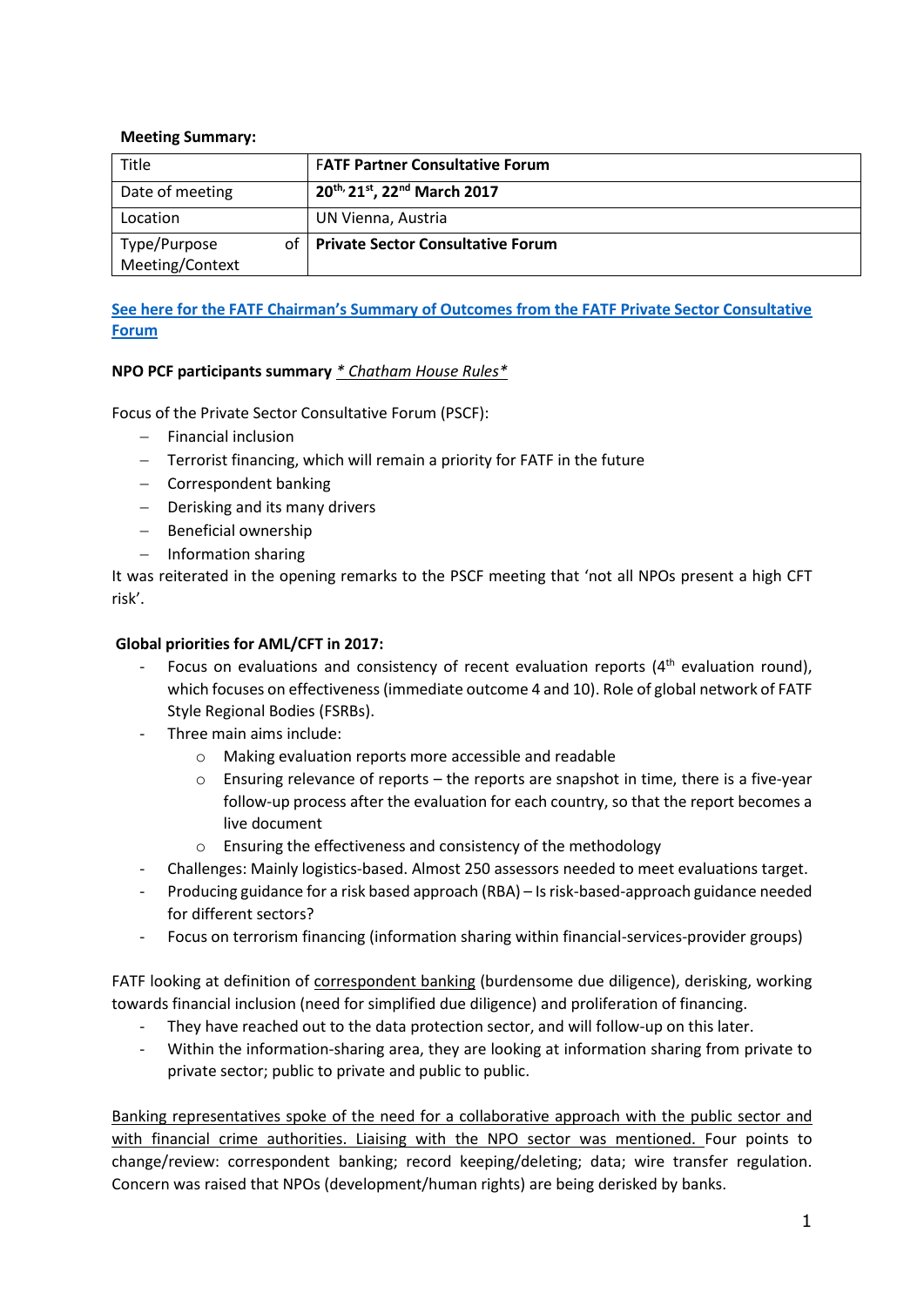The money transfer (MTN) industry presented the negative impact of derisking on its work, painting a picture of a stifling environment, and of compliance/liability. There is no remittance-sector-wide common standard, an issue that is being sought to be addressed. An intervention stated that minimum standards were not enough to satisfy banks. However, data on how much of the resources went into the wrong hands was unavailable.

The primary vulnerability of the legal sector was discussed since the sector is unwilling to collaborate enough around money laundering detection. The goal is to educate lawyers and identify red flags for the client relationship. Issues around confidentiality and the client-privacy-privilege were also discussed. More engagement with FATF and other stakeholders was welcomed.

Lia van Broekhoven, representing the Global NPO Coalition on FATF:

- Introduced the Global Coalition, co-chairs and the holders of the first NPO seats at the PSCF.
- $-$  Provided a summary of the work of the NPO Coalition so far  $-$  Recommendation 8 and Interpretative Note (IN) changes were a real breakthrough – now clear risk based approach, and no broad-brushing of entire NPO sector at risk.
- Said that the NPO Coalition would focus on the following issues in the future: National Risk Assessments, Mutual Evaluation Reviews, and the effective implementation of Recommendation 8 at the national level. A number of FATF Style Regional Bodies and the NPO coalition have started a dialogue on ways the coalition would be able to support the implementation of the new R8 at the country level.
- Also said that besides working on whether Recommendation 8 works in practice, want to focus on derisking which affects not only NPOs but other sectors (e.g. remittances).
- Summarized findings of the Charity & [Security financial access report,](http://www.charityandsecurity.org/FinAccessReport) including reference to the proposed 'safe harbour' approach being discussed in the UK and reference to the multistakeholder round table meetings initiated by the World Bank and ACAMS (Association of Anti-money Laundering Specialists) which has developed workstreams to identify tangible solutions to the derisking of (humanitarian) nonprofits

On a question about a repository of due diligence measures, it was mentioned that it is under consideration by the NPO Coalition and particular members.

### **Specific sessions:**

### **1. Dialogue on FinTech and RegTech: Opportunities and challenges**

FinTech: Financial Technology, an industry known for championing software and technology in the financial sector. They are also popular for generally challenging traditional banking and incumbent institutions. More[: https://e27.co/blockchain-dummies-101-guide-next-hot-fintech-trend-20160913/](https://e27.co/blockchain-dummies-101-guide-next-hot-fintech-trend-20160913/) RegTech: Regulatory Technology is the use of new technology to facilitate the delivery of regulatory requirements. RegTech is technology that seeks to provide 'nimble, configurable, easy to integrate, reliable, secure and cost-effective' regulatory solutions (Deloitte).

More:<https://complyadvantage.com/what-is-regtech/>

Issues discussed: Know your customer (KYC), customer due diligence (CDD), data sharing, data protection, AML/CFT abuse potential for digital financial products, possibilities of FinTech and RegTech in combating TF and ML

Questions and exchange with FATF made clear that FATF has an interest in seeing how FInTech/RegTech can be of use to ML/TF efforts but also sees certain risks with the use of these new innovative tools. FATF wants to stay ahead of curve – no intention to interfere/overregulate but to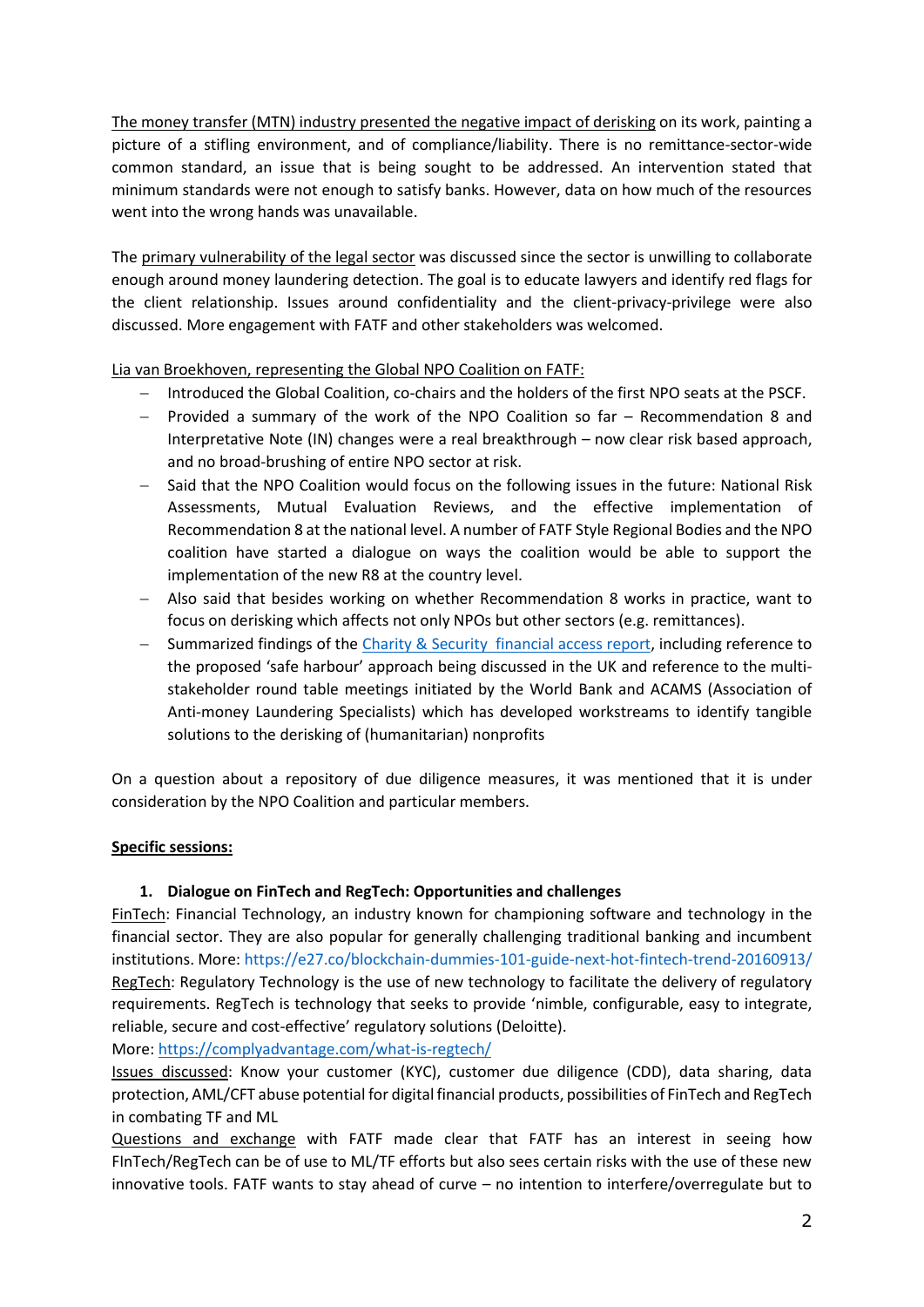take a risk based approach with regard to FinTech – flexible regulation. FATF will visit San José in May to discuss regulation and FinTech and RegTech with companies that are ahead of the curve.

# **2. Terrorist Financing Risk Indicators (identifying risks of individuals/entities engaging in TF) –** presentation of FATF report and discussion**:**

A banking representative said that information and intelligence sharing is key. And so is conducting network analysis of network activity, to identify persons of interest. Three examples were given of how to identify a person of concern with multiple links and activities. One activity on its own is not suspicious, however, activities joined together can provide a basis for suspicion. References to charities made in several examples (e.g. donating to a charity linked to a certain group). The speaker was in favour of Facebook and similar entities, e.g., becoming reporting entities

A comment from the floor stated that if information is too accessible, it becomes less valuable. How can we work actively to reach out to entities with information without making it worthless? Risk-based judgements have to be made.

FATF: Need to look at ways of reaching out to other sectors. Period of transition in FATF. Growth of FinTech and RegTech has prompted this.

NPO request to see TF risk indicators report or any aspects relevant to NPOs. This was noted by FATF. Later response by FATF Secretariat: no reference about NPOs in this particular report, nor any TF risk indicators relate to NPOs.

## **3. Financial inclusion:**

Objective of the discussion was how tech could promote financial inclusion.

There was a presentation on a technology-driven approach to include under-served customers in the banking system, facilitated by the government, creating millions of bank accounts (mobile banking system), after creating user profiles.

Mention was made on how financial exclusion implies higher ML/TF risks – often happening in low income groups in higher risk regions. About 2 billion people/individuals excluded from financial services – how to get them on board? Blockchain for KYC information – could reduce costs significantly. Discussions also revolved around financial inclusion for refugees, for people with disabilities and for women.In FATF's view, gender has not played a role so far in terms of regulation. Mechanisms of countries to gather information about customers, particularly those who don't have identity documents. This is an area of interest for the prevention of terrorist financing.

FATF**:** There are 2 approaches to the issue 1) banks need to comply with AML/CFT requirements, and 2) financial inclusion is important, but not an FATF concept. Government needs to give reassurance where reassurance is due and muster technology that can support it. FATF are in the process of updating the financial inclusion guidance. Now trying to develop a supplement to the guidance.

# **4. Transparency of Beneficial Ownership (BO) – Legal Arrangements:**

From viewpoint of trusts.

There is difficulty around identifying the beneficial ownership (BO) of trusts because of the absence of universality. Takes on average six months to open a Trust.

It was argued that there is no need to include trusts in BO transparency – trust structure guarantees that no abuse happens. Trustees cannot do their job if they do not undertake effective controls You cannot run a Trust without knowing everything that Recommendation 25 needs you to know – so no need to include trusts in Recommendation 25.

Trusts, EU and FATF: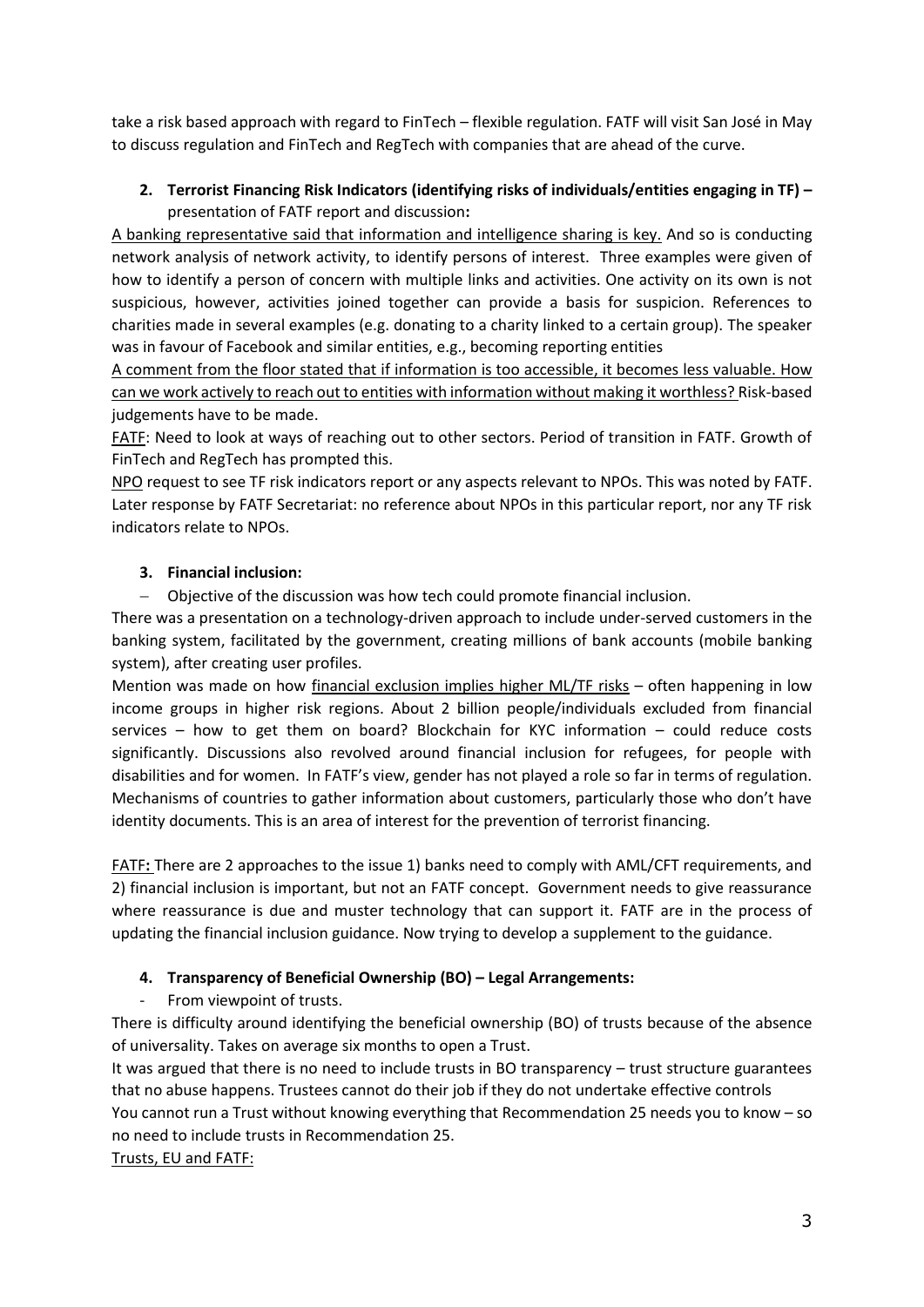Trusts and EU Legislative proposals: 4th and de facto 5th AML Directive have included full transparency of BO of trusts and similar legal arrangements (for those with a legitimate interest). EU efforts going beyond FATF Recommendations 24/25. There are FATF member states calling for FATF to go further regarding Trusts. The EU Parliament has explicitly referred to Trust-like arrangements and even asks for full public access (not just for those with a legitimate interest). EU data protection supervisor now looking into data protection concerns. The importance of meetings where different sides can engage was emphasised.

The slightly one-sided, defensive presentations by the trust law industry was criticised – there is a vulnerability of the trust sector for ML issues in particular; several abuse cases have been identified The need for further guidance on how to identify other legal arrangements which are similar to express trusts within the context of Recommendation 25 in particular in civil law countries was mentioned.

### **5. Correspondent Banking:**

Objective of discussion was to follow-up on the guidance and its usefulness.

Correspondent Banking guidance from FATF developed in 2016: important not to have perception that all bank to bank transactions are looked at as high risk.

Need for national guidance for full implementation and interpretation – not many national versions. Possible need to revise definition of correspondent banking. Respondents said that the guidance is not mandatory and it is important for countries to do something with this guidance.

It is important to re-visit the Correspondent Banking definition. The definition is not consistent with the definition in the FATF standard.

Conversation similar to NPO Recommendation  $8$  – first detailed guidance, then need to change definition and Rec to reflect the guidance.

### **6. Best practices on overcoming obstacles to information sharing:**

Barriers to information sharing were discussed.

Banks viewed laws as impediments to information sharing - secrecy laws and data privacy laws are barriers, as outlined in a survey.

Information sharing is at the heart of an AML framework. Encourage a public–private partnership. Look to FATF for standards. Support sharing info for financial crime purposes. The context of sharing information has to be taken into account.

Data protection authorities, banking supervisors should sit together and find a solution. Information sharing is the best way forward supported by appropriate protections rather than firms taking risks with types of decisions. The quality and management of data is key when discussing sharing information.

Council of Europe, Courts – Human Rights Convention: Financial information is private information. There is enough room for sharing of information. But you need justification for sharing, under the courts' definition. Most of what has been said does not comply with European standards on human rights. Sharing information because we might use it at some point is not enough. The aforementioned comment highlights the challenge. The balance between people's human rights and right to privacy of information.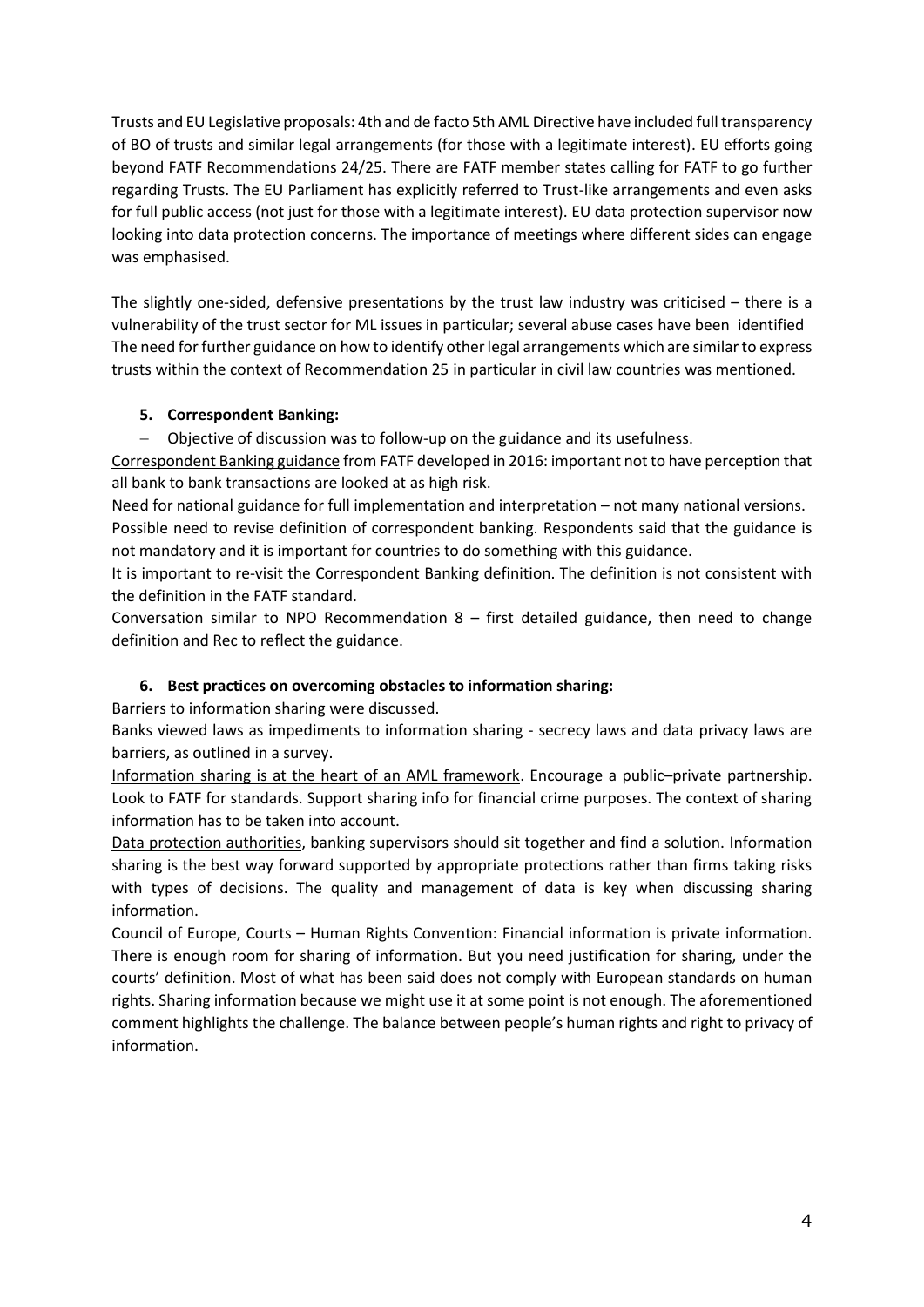#### **FATF Private Sector Consultative Forum (NPOs):**

### MORNING: Sharing experiences on engagement with non-profit organisations – The Evaluation Process:

**FATF Secretariat**: Briefly summarised 2016 revisions of Recommendation 8 and Interpretative Note (taking a clear risk based approach) and Immediate Outcome 10. The methodology was also updated towards the end of 2016. The revised standards were used for the first time in Ireland and Denmark in late 2016. Reports are only expected in September 2017. Thanks given to the NPO Coalition for their collaboration, and outreach. The greater and improved collaboration in the past few years has been very important and useful.

**Clarification of the process:** The mutual evaluation process takes 14 months, involving the authorities of that country. It takes an all-of-government approach e.g. ministries, law enforcement etc. FATF see the mutual evaluation (and evaluation by evaluators who come with a different legal background) as a good opportunity for a country to have foreign, unbiased experts assess a country independently and objectively. In an early stage of the process, the country has to provide a huge amount of info to FATF (policies, guidance etc. developed at country level) to show technical compliance as well as "effectiveness" of existing measures to address risks. Effectiveness is assessed in terms of whether existing initiatives are achieving the desired AML/CFT objectives. Governments should undertake outreach to the NPO sector during the evaluation process (when doing the risk assessment, analysis of technical compliance and effectiveness review and development of potential mitigation measures). Evaluators are appointed by FATF, and FATF Secretariat remains the bridge between the evaluators and the governments. Ahead of the onsite visit, the assessors interact with the assessed government. There is no interaction directly between the assessors and the private sector (e.g. NPO, banks) until the onsite visit. The evaluators decide with whom they want to talk but there may be recommendations made by the government. One ministry will take the lead in engagement. All assessors on the team have access to all of the information.

#### **NPO Coalition**: Thanks given to 'drivers' of the NPO Coalition.

In the third round, the country evaluations was a purely box-ticking exercise and a mere check for technical compliance. Since there was no incentive not to over-regulate and plenty of scope for misinterpretation around the standard, overregulation has been the result in several countries, with the extent that even countries which closed down the space for the entire NPO sector scored well on the evaluation. That has now changed somewhat with the inclusion of the effectiveness component in the evaluation and the clear commitment to a risk based approach. Countries not undertaking a risk based approach and/or entering into untargeted or disproportionate mitigation measures will not be seen to be complying with the standard.

Key learnings from a London event on how NPOs have experienced the evaluation process were presented to kick off the debate. There were many comments from NPOs that the FATF mutual evaluations were not open processes and governments did not reach out to their NPO sector around Recommendation 8 issues. NPOs were not always aware of the evaluation taking place and if/how to engage. Another issue raised was the fact that evaluators do not seem to have NPO expertise since they evaluate 40 recommendations, and only R8 is specifically focused on NPOs. There was frustration that there was no feedback after the evaluation until the Mutual Evaluation Report is published months later. Therefore, the NPO Coalition has felt the need to raise awareness of the process in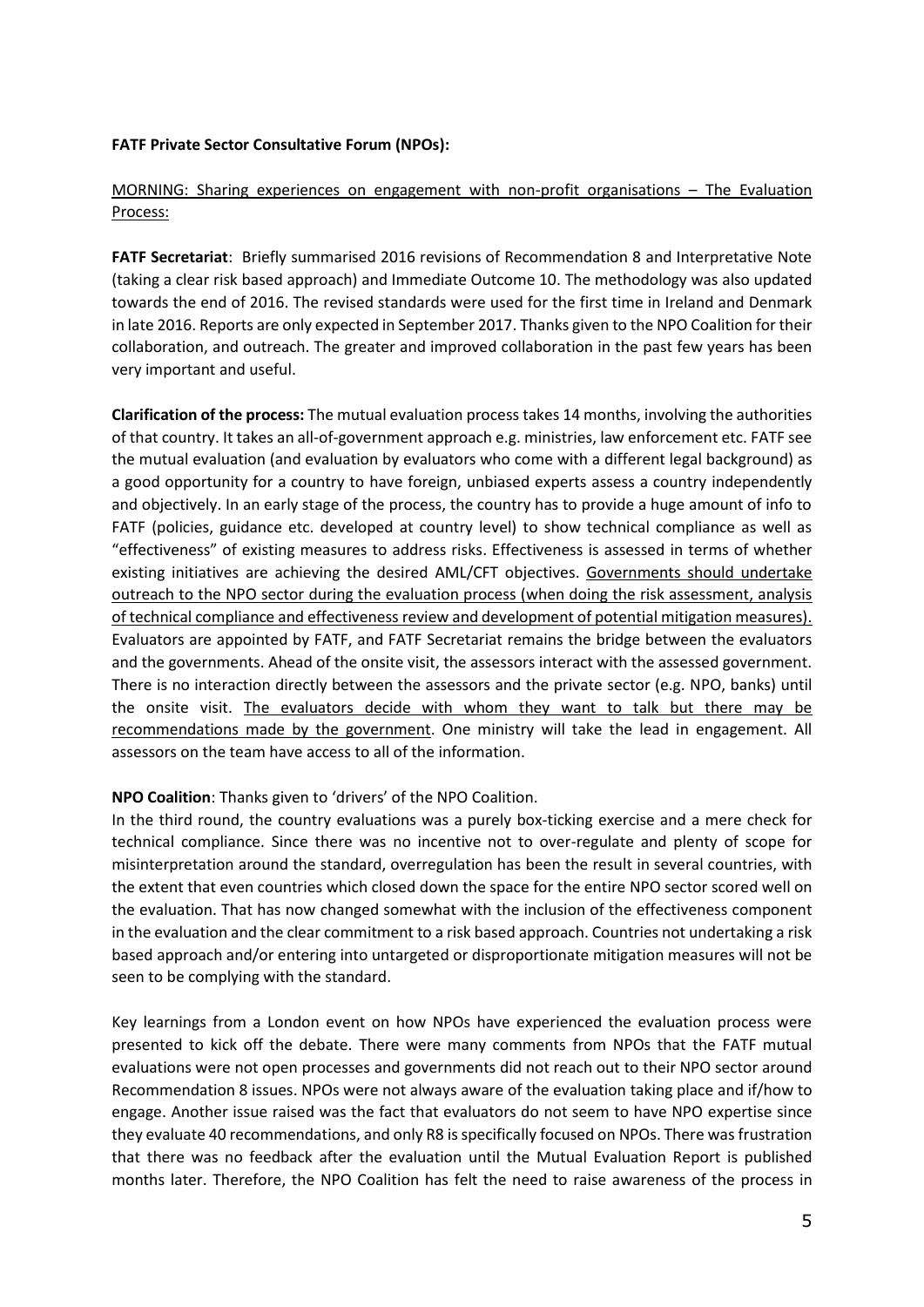various countries with the NPO sector. There is growing awareness in the NPO sector about FATF, which is good. The London meeting concluded that governments need to be made aware that they should undertake outreach to their NPO sectors during the entire evaluation process starting with the risk assessment (at least hear views from the NPO sector), followed by technical compliance and effectiveness review, development of potential new mitigation measures and follow up process. Targeted NPO training for evaluators was also mentioned especially since the new TREIN director was in the room.

#### **Lessons Learned also taking into account presentations of the day:**

Representatives from government and the NPO sector stated that in some cases, engagement with the NPO sector started too late. It was highly recommended that NPOs be brought into the discussion much earlier. A country felt that the assessment could have been better worded if NPOs had been involved in the process earlier. This country used pre-onsite phase to engage with NPOs, and to agree/define the subset of NPOs.

**T**he importance of sustained outreach to the NPO sector not only pre- but also during and after the onsite visit was highlighted. The on-site visit should not be the only input point – written input could be submitted to the evaluators via the FATF secretariat.

Countries up for evaluation were eager to understand whom to talk to from government side and if it was possible to influence which NPOs the evaluators talk to. Some countries appear to have only invited high-risk NPOs to engage during the on-site visit. The sector did not get consulted during the assessment on which parts of the NPO sector are at higher risk, which appear, in this case, to be service NPOs. One NPO representative questioned how other NPOs (e.g. women peacemaker groups which are affected by CT measures) can engage in the process. Other NPO representatives also stressed the need to ensure that evaluators do not only talk to government-friendly sections of the NPO sector and to include advocacy organizations

An FATF Style Regional Body said that its Secretariat goes to upcoming evaluated country for a 3-day workshop before the evaluation process begins. This includes a 1-day meeting with the private sector including NPOs to inform them about the evaluation jointly with the country's government. Usually NPOs and private sector do not know when the evaluation will take place or are contacted just before the onsite visit. NPOs should be contacted and engaged with much earlier.

In some countries, it was mentioned that FATF recommendation was taken as a green card to suppress civil society – FATF evaluations could even be a tool to counter overregulation in case no outreach happened and no targeted/risk based approach is undertaken. However there is no guarantee that governments would treat the sector any better if the governments get a non-compliant rating. More guidance for governments is hence recommended. Another NPO representative stated that governments may also use the FATF evaluation to try to fix perceived risks too quickly without doing a proper assessment. It was mentioned that FATF has, de facto, became a powerful charity regulator in the world. FATF credibility in this space is up for debate in the future.

In certain other countries, efforts are underway by NPOs to engage with their governments in the evaluation follow-up process.

Can FATF evaluation take derisking of NPOs into account?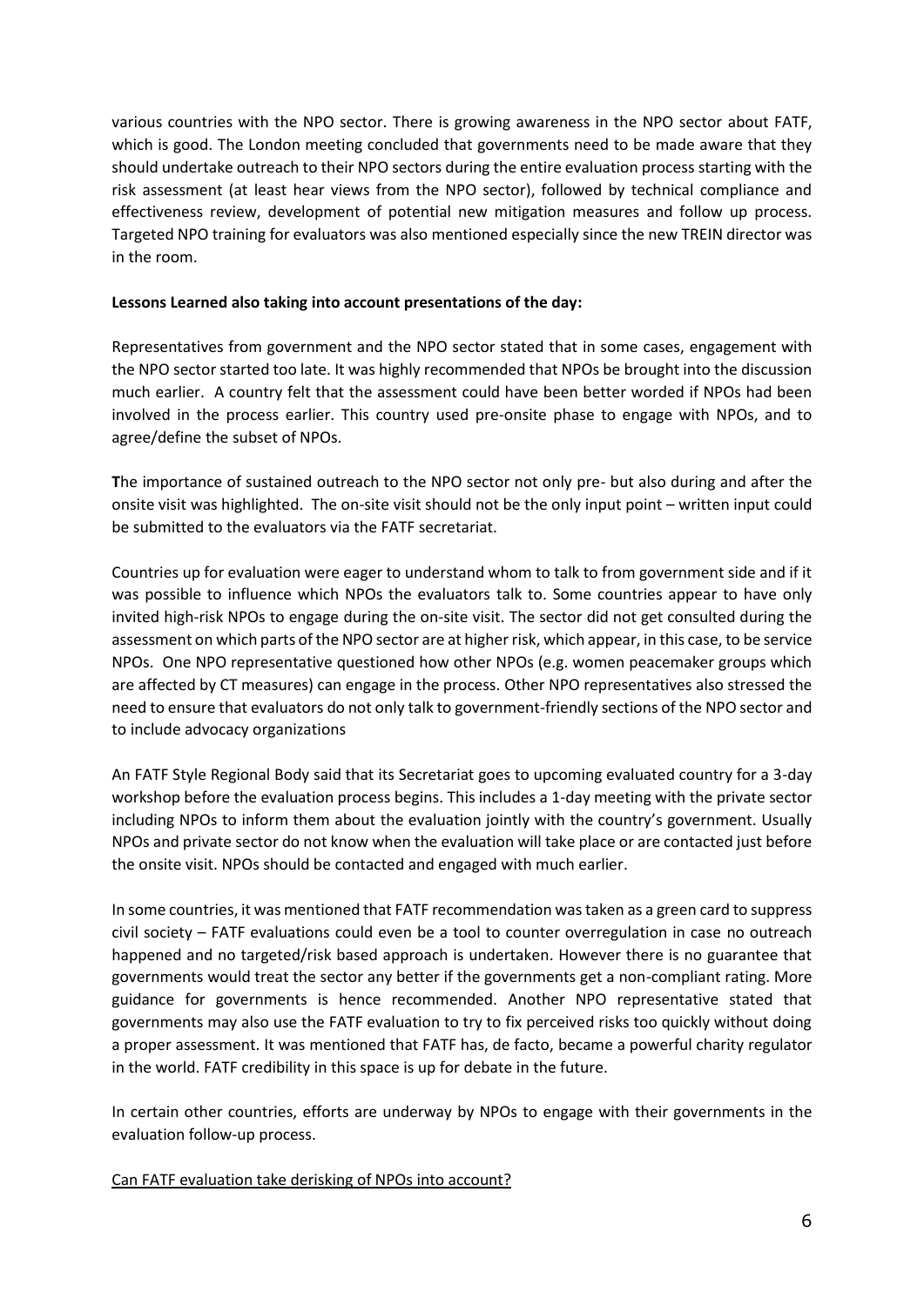FATF looks at banks derisking through lens of how banks are implementing preventive approaches and R4, and if they are sufficient. But they don't look specifically at the relationship between banks and NPOs. The new language however says 'proportionate measures', 'risk-based approach', 'to vulnerable NPOs identified by the country'. Includes looking at what guidance is provided by the government to the private/NPO sector. Are the measures of the country mitigating the risk? If they are accelerating the risks of TF, then that will be criticised by FATF.

### What documents do evaluators look at – how can NPOs engage?

A document/template for NPOs to make comments may be useful. Assessors get thousands of pages of material. The more precise the document, the more persuasive it is. Materials should be sent to FATF secretariat, they will share it with governments and evaluators. Evaluators also read UN reports and sector-written/relevant documents.

## How do evaluators select the NPOs to meet?

How can assessors ensure that they meet at least a diverse range of NPO sector (e.g. human rights, humanitarian, and development)? It's an organic process, and they apply FATF definitions regarding NPOs. Advocacy NPOs are outside the scope of the FATF definition and are hence likely not to be invited by evaluators. The reality is that the assessors cannot meet with everyone.

What happens in countries where governments have a tense relationship with the NPO sector? Assessors can say to countries that they want to meet other NPOs, not just those suggested by the govt. The assessors also read UN reports, do a sort of context analysis, to help decide who they would like to meet. There is an objectivity element.

Discussion developed into whether the FATF could do more to encourage governments to engage a diverse range of NPOs. FATF responded by encouraging everyone to look at the FATF NPO definition, which excludes advocacy groups and focuses on service delivery groups.

NPO Participant responded that a broader context should be taken into account as NPOs cannot always be divided into service and advocacy groups. Evaluations should include groups who are experts on civil society space on a global scale (int. organizations), who can provide deeper level of expertise.

# How can NPOs prepare for the on-site visit?

Apart from producing easy, understandable and not-too-long information documents on the sector, NPOs need to work together and get ahead of the assessors. NPOs are often not prepared and not sure what to expect, including not ready to analyse own risk perception. NPOs should think about selfregulation and mitigating measures, and be more self-reflective of the sector. NPOs could even undertake their own risk assessment/analysis as conducted, for example, by the Swiss NPO sector. - Does the evaluation take into account NPO self-regulatory risk mitigation approaches? FATF**:** Yes, this is taken into account, see example of Norway.

### **Main Takeaways:**

- **Countries should conduct outreach and awareness with the NPO sector long before the evaluation process begins. Outreach should be sustained.**
	- **1. Governments need to carry out a risk assessment to identify those at risk**
	- **2. Existing measures, including soft law, need to be reviewed**
	- **3. Only in case of any residual risk, should proportionate and targeted measures be identified**
- **Governments should involve NPOs in and keep them informed through the evaluation process**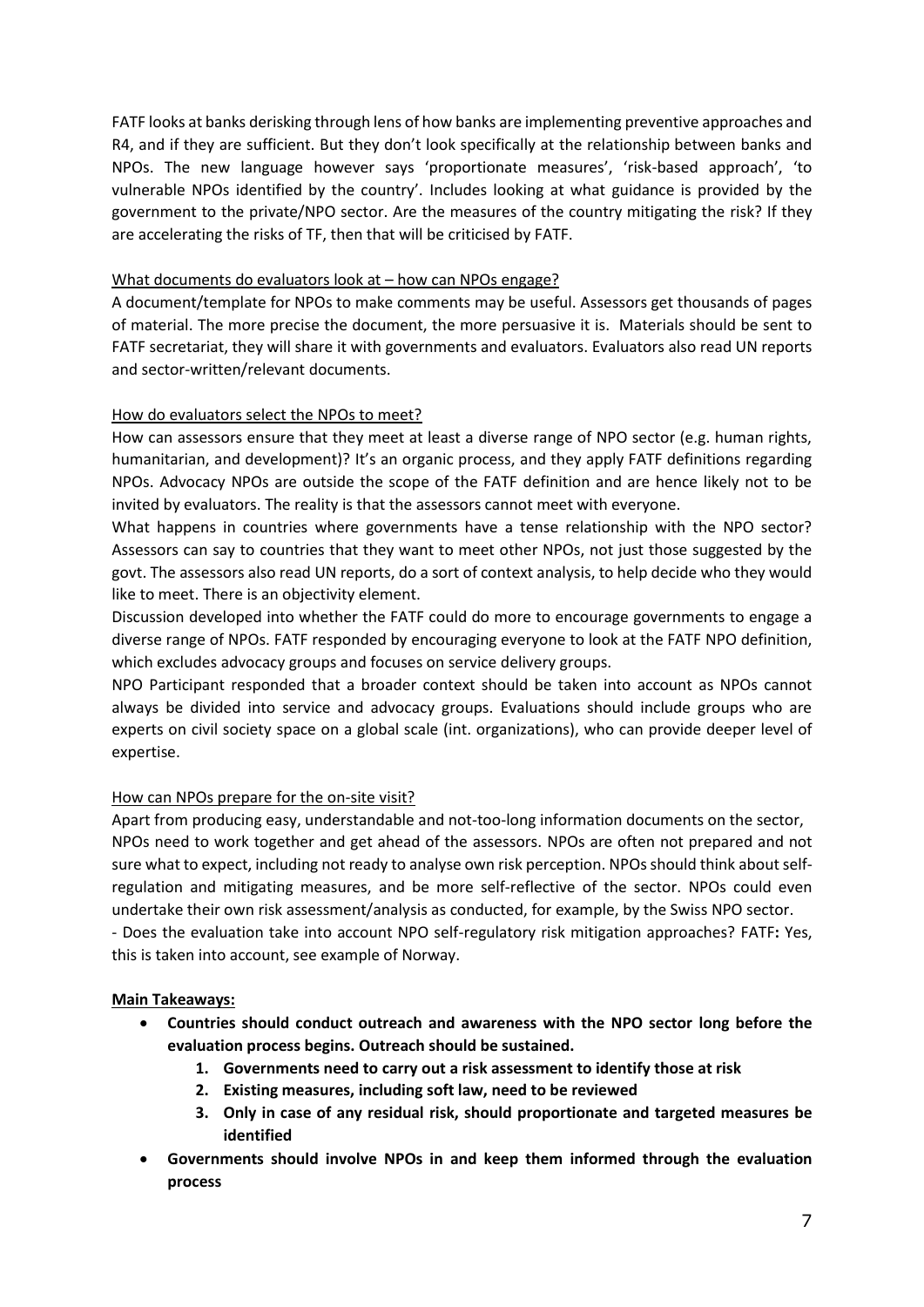- **Evaluators should be trained to make good use of written NPO submissions in advance of onsite visits**
- **During the onsite visit, countries/evaluators/FATF should try to talk to a broad-based sample of NPOs, use the help of umbrella orgs, and have a collaborative not top down approach**
- **NPOs should prepare easily accessible written material and send that to the FATF secretariat who will share it with evaluators and governments.**
- **NPOs need to come well prepared for the onsite visit, and for detailed questioning. NPOs should come prepared to discuss risk, mitigation, self-regulation, etc.**
- **The mutual evaluation process can be a catalyst at the national level for NPO engagement and the increasing and understanding of TF risks**

#### Sharing experiences on engagement with non-profit organisations – The Risk Assessment Process

Recent mutual evaluation reports by FATF and FSRBs (from 2015/2016) include a variety of findings and differences in evaluating countries based on their risk assessment and risk based approach. It is not entirely clear from the reports and evaluations that the risk based approach is a cornerstone for any other measures and if the non-existence of such approach towards NPO sector allows for Recommendation 8 compliance.

One FSRB stated that they used the World Bank model for Risk Assessments, which is however not suited for the analysis of which parts of the NPO sector are at risk. IMF also has a model, but an important tool remains the FATF guidance on the matter including the typology report.

One country stated that it considered its risk assessment process an ongoing learning process: "we are on a journey". They are engaged in ongoing dialogue with the sector. They also saw the need to involve other players such as banks / financial service providers in the conversation with NPOs. Some countries publish their national risk assessments. Moreover, they said that the NPO sector is affected by a quite a number of recommendations besides R8, such as the recommendations on cash couriers, corresponding banking, beneficial ownership etc. However, publishing the RA is not a requirement – rather, countries need to inform various sectors on RA findings.

European Commission presented supra-national risk assessment process. There are four levels. Supranational, national, high risk entities. Looking at cross-border issues. NPOs are not addressed as a separate category in the supra-national risk assessment, but are important. NPOs have been involved in workshops and consultation on the risk assessment.

### **Lessons Learned also taking into account presentations of the day:**

- It is not always clear if having a risk based approach is a mandatory part of the compliance. FATF and FATF style regional body evaluation reports should be fully consistent when assessing Recommendation 8 compliance and risk based approach.

- FATF does not advise which particular risk assessment model countries use, as long as it can demonstrate to the assessors and FATF that the country understands its risks.

- Risk scenarios change constantly

- Risk differs from country to country and even within a country based on activities and stakeholder group etc.

- Many misconceptions around RA exist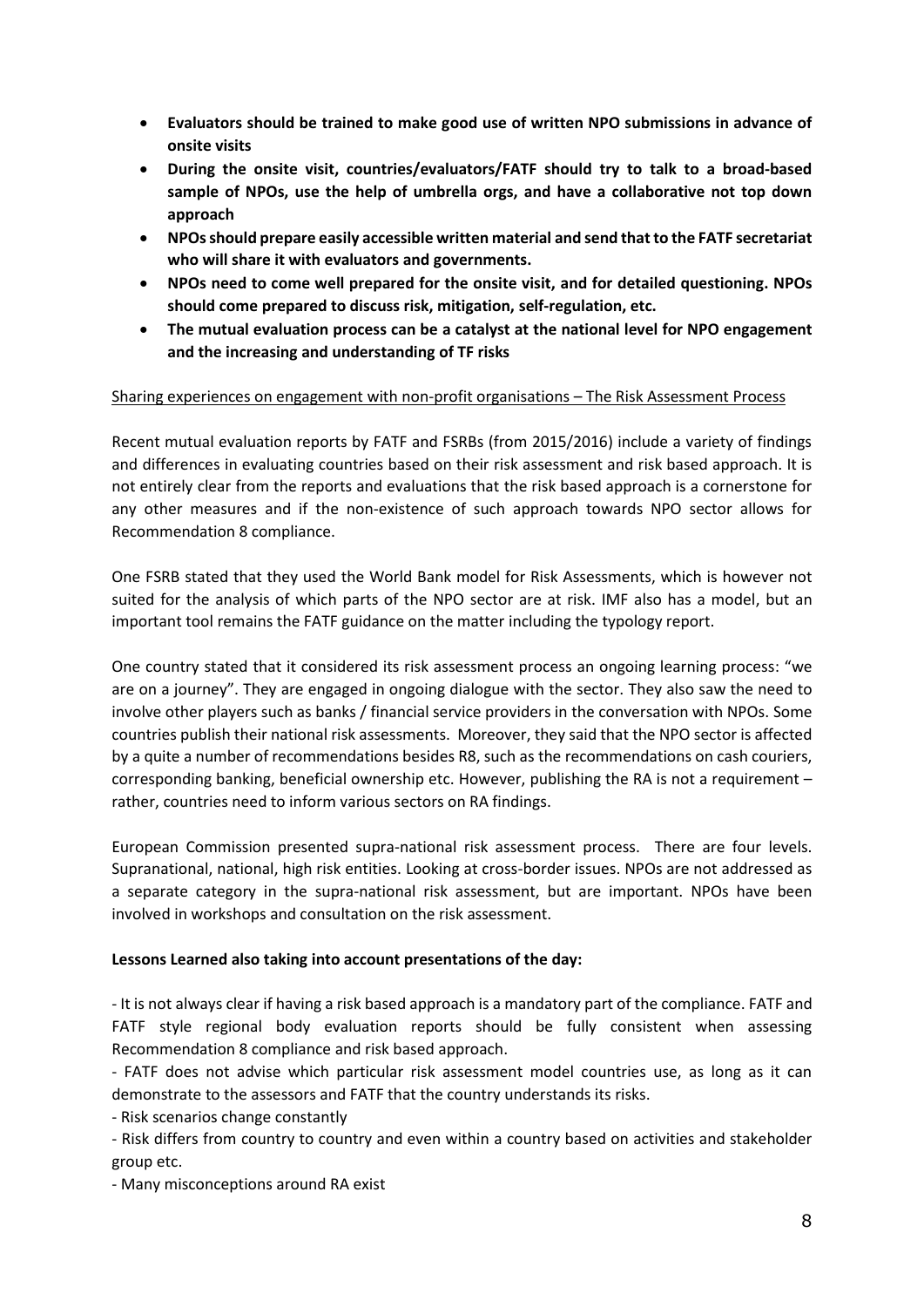- Outreach to NPO sector is very important.

- Different nature of NPOs – important to reach out to small and medium NPOs / but also include capacity and awareness building to get meaningful feedback.

- Different government agencies reach out to same NPOs on similar issues – need for coordination.

- Dialogue with donors and banks, too, needed.



- Dealing with information gaps
	- Lack of data
	- Confidentiality
- · Qualitative vs. quantitative data
- The difference between 'risk' and 'consequence'

GREENACRE